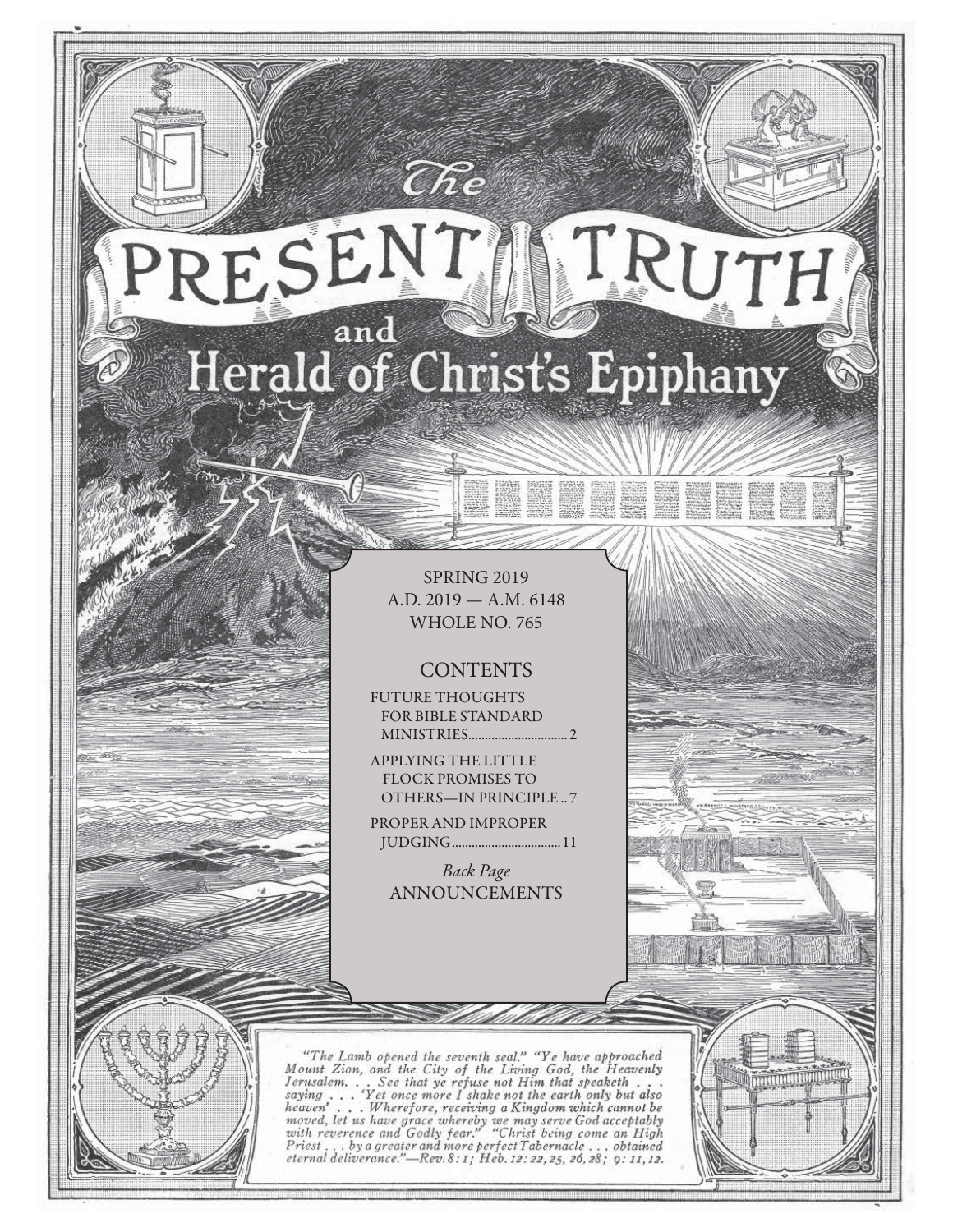*. . .Light Shineth more and more more unto the perfect day!*

# Future Thoughts for **Bible Standard Ministries**

*"But the path of the just is as the shining light, that shineth more and more unto the perfect day"*—**Prov. 4:18.**

We have prepared this message for the justified children of God that have gone on to consecration. "Ye brethren, are not in darkness" (1 Thes. 5:4). We as truly consecrated children of God recognize that a new day is here which requires needed dispensational Truth. We have need of the sure word of prophesy "until the day dawn" (2 Pet. 1:19). We are now in the beginning of that perfect day and the same Bible which accomplished the great Reformation work (A.D. 1309-1846) is just as necessary to the Christian's growth and knowledge today (R 183). The Bible was not written for one man, nor for one age, but for all men and all ages, adapted to the time sensitive circumstances as



bound to God as it understands His Word, this magazine stands  $for -$ 

• The defense of the Parousia Truth, given by the Lord through "that Servant," as basic for all further development of the Truth;

• The defense of the arrangements, charter and will given by the Lord through "that Servant," as binding on controlling corporations and associations among Truth people; and for

• The exposition and defense of the unfolding Epiphany-Basileia Truth, as meat in due season for the Lord's people, as He is pleased to provide it.

"meat in due season" (Matt. 24:45; R 24). Listen to this thought "since we have not yet reached the perfect day we cannot know how much more brightly our lamp may shine in the future" (R 2389; Vol 1, p. 21).

"I with you wish to praise our Heavenly Father for His grace, mercy and truth so richly bestowed upon all of us through the merit and ministry of our Lord Jesus Christ. I want you to know that God is my strength and my stay; Eph. 6:10. My sentiments can be best expressed in Hymns 273 [The Lord, a Sun and Shield] and 176 [My Satisfying Portion] and my sentiments with respect to our Lord are probably best expressed in Hymns 299 [My Blessed Portion] and 168 [What a Savior]. I want all of you to know that I love you. I want all of you to know that I take great pleasure in serving you, and that I expect to serve you until my life ends" (Bro. Johnson Question Meeting 9/6/1948). We add our Amen!!

Many have an incorrect thought about Constructive Advancing Truth [present Truth] continuing to come forward; this mistake was and is an expensive one; for, aside from the fact that but few great principles of Truth were known by the Reformers and recovered from the rubbish of error, there are special features of Constructive Advancing Truth constantly becoming due, and of these, Christians have been deprived by their creed fences and willing ignorance. God's Word continues to be a great storehouse of food for hungry Pilgrims on the shining pathway of Psa. 119:105. Abraham needed more Truth than that which was given to Noah; he had to walk in the light beyond that in which Noah walked. Moses and the Israelites of his day needed still more Truth and God gave it to them, though it still proved unpopular and brought persecution upon those who faithfully held to it. Then came further unfoldings of Truth through the Prophets, given as needed, to develop God's Plan and to try the faith of His faithful ones; this God given privilege continues to this very day! (Heb. 11:32-40; BS '53, p. 66).

God's storehouse contains an exhaustless supply of things both new and old—meat in due season for the household. Surely no one who believes the Scripture statement that "the path of the just shineth more and more unto the perfect day" will claim that the perfect day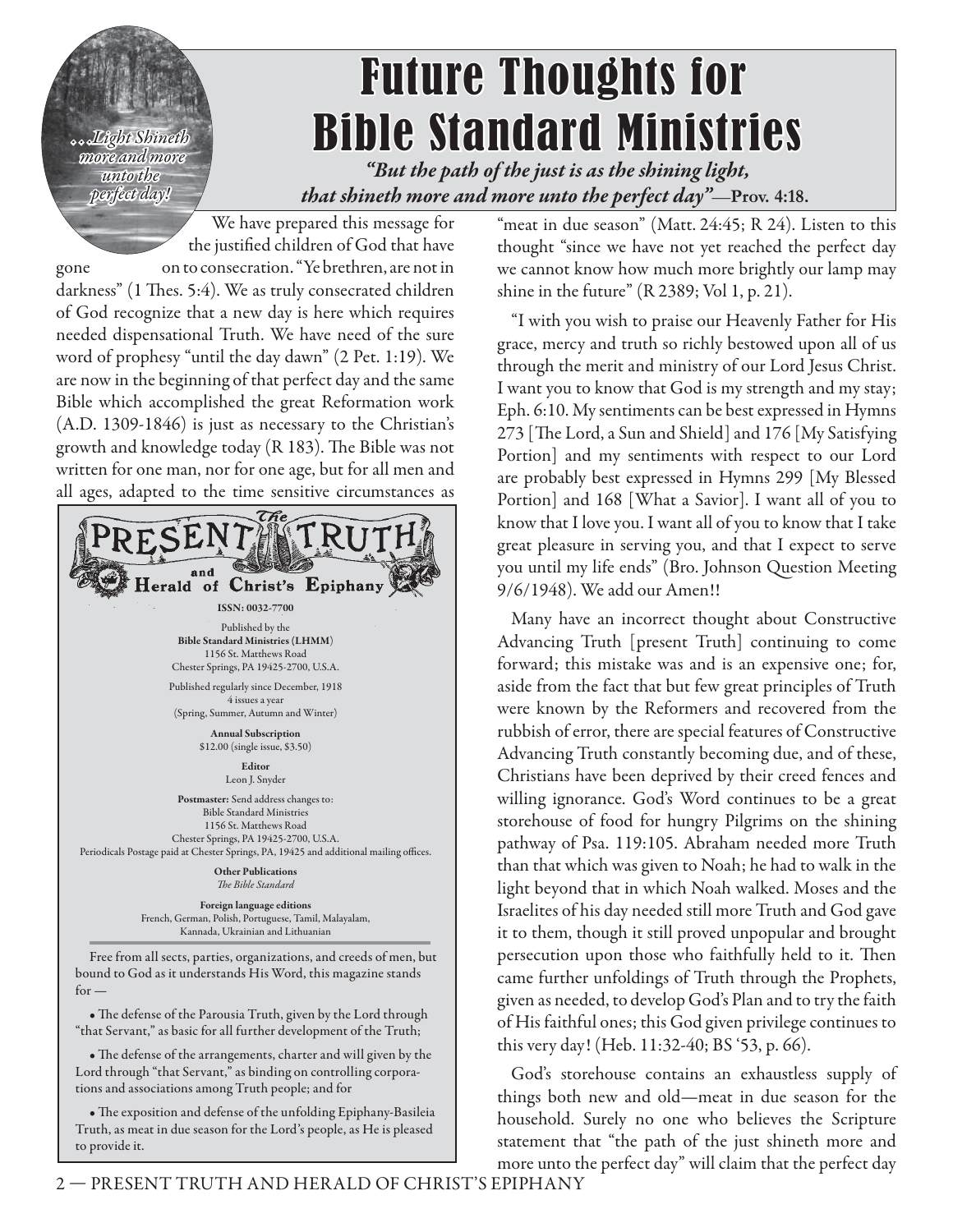came in Pastor Russell's time; and if not, we do well that we take heed to our lamp as unto "a light that shineth in a dark place UNTIL THE DAY DAWN" (2 Pet. 1:19). Nor is it sufficient that we find ourselves now in the path of light; we must "walk in the light," continue to make progress, else the light, which does not stop, will pass on and leave us in darkness. Perfection of knowledge is not a thing of the past, but of the future—the very near future, we trust; and until we recognize this fact we are unprepared to appreciate and expect fresh unfoldings of our Father's Plan. "We are of God. He who knows God hears us; he who is not of God does not hear us. By this we know the spirit of truth and the spirit of error" (1 John 4:6 NKJ).

Another precious Truth is given in Isa. 49:11 "And



I will make all my mountains a way, and my highways shall be exalted." God will make all the five prerestitution consecrated classes (the Little Flock, the Ancient Worthies, the Great Company, the Youthful Worthies and the Consecrated Epiphany Campers symbolized respectively by Zion, Moriah, Akra, Bezetha and Ophel)the special means of assisting the non-elect up the Highway of Holiness. We compare Psa. 72:3 "The mountains shall bring peace to the people and the little hills, by righteousness." God will exalt these five pre-restitution classes for this purpose. The Consecrated Epiphany Campers will have a resurrection of the just: Luke 14:14 —"And thou shalt be blessed; . . . for thou shall be recompensed at the resurrection of the just." The Consecrated Epiphany Campers, especially the Queen of Sheba class, are now tentatively justified by faith in Christ and are accepted by God in consecration (Prov. 23:26) as of the pre-Millennial seed of Abraham under the earthly features of the Oath-bound Covenant, and they also have the privilege of prayer to God and fellowship with Him. When on trial for life under the New Covenant, they will not lose this Oath-bound

Covenant relationship and these privileges (PT '74, p. 13; PT '80, p. 62; PT '68, p. 46).

All of God's children are to realize their insufficiency in their own strength. The consecrated children should feel that God has called them to a great work, and that they would make an utter failure unless the Lord gives His blessing. The faithful ones have as a rule been little known in the world. They have not usually been of the great, the learned or the rich. In the past there may have been some prominent ones, some of noble birth, who were Saints of God, living up to what light they had in their time; however, they were the exceptions. We can be confident that there have been many true Saints who have lived quiet, uneventful lives, yet who have seemed to live up to all the light they possessed and to walk with God until they fell asleep in death. The world has generally ignored these Saints of God, even when they were not actively persecuted. We cannot surely know who are entirely loyal and sincere at heart; but we may be sure that "the Lord knoweth them that are His" (2 Tim.  $2:19$ ).

From the R.V. Matt. 24:12 we read "Because iniquity shall be multiplied, the love of the many shall wax cold." In this text the Lord Jesus declares that at a certain time in the Gospel Age, apparently pointing down to our day, "iniquity shall abound, the love of the many shall wax cold." This R.V. account is stronger than our Common Version rendering. It is not only many who will grow cold, but the majority of professed followers of Christ. How truly the Master's words have been fulfilled! Iniquity, injustice, unrighteousness. We are in the time against which the Lord sought especially to guard us. How few comparatively have heeded the warning (R 5857; PT '37, p. 7)!

As we come ever closer to the Kingdom, we believe we can properly state: there has never been a time when more strength of character and more courage is needed than right now. The iniquities of the whole world, and especially of so-called Christendom, have now about come to the full; and all present governments are being weakened, to make room for the glorious Kingdom of God. All the ecclesiastical systems of today, calling themselves the Church of Christ, are arrayed on the side of error and are battling against the Truth and its advocates. This is also true of many that once had the Truth! So we that have the Truth need to be strong in the Lord and in the power of His might; "Finally, my brethren, be strong in the Lord, and in the power of his might" (Eph. 6:10; PT '03, p. 37).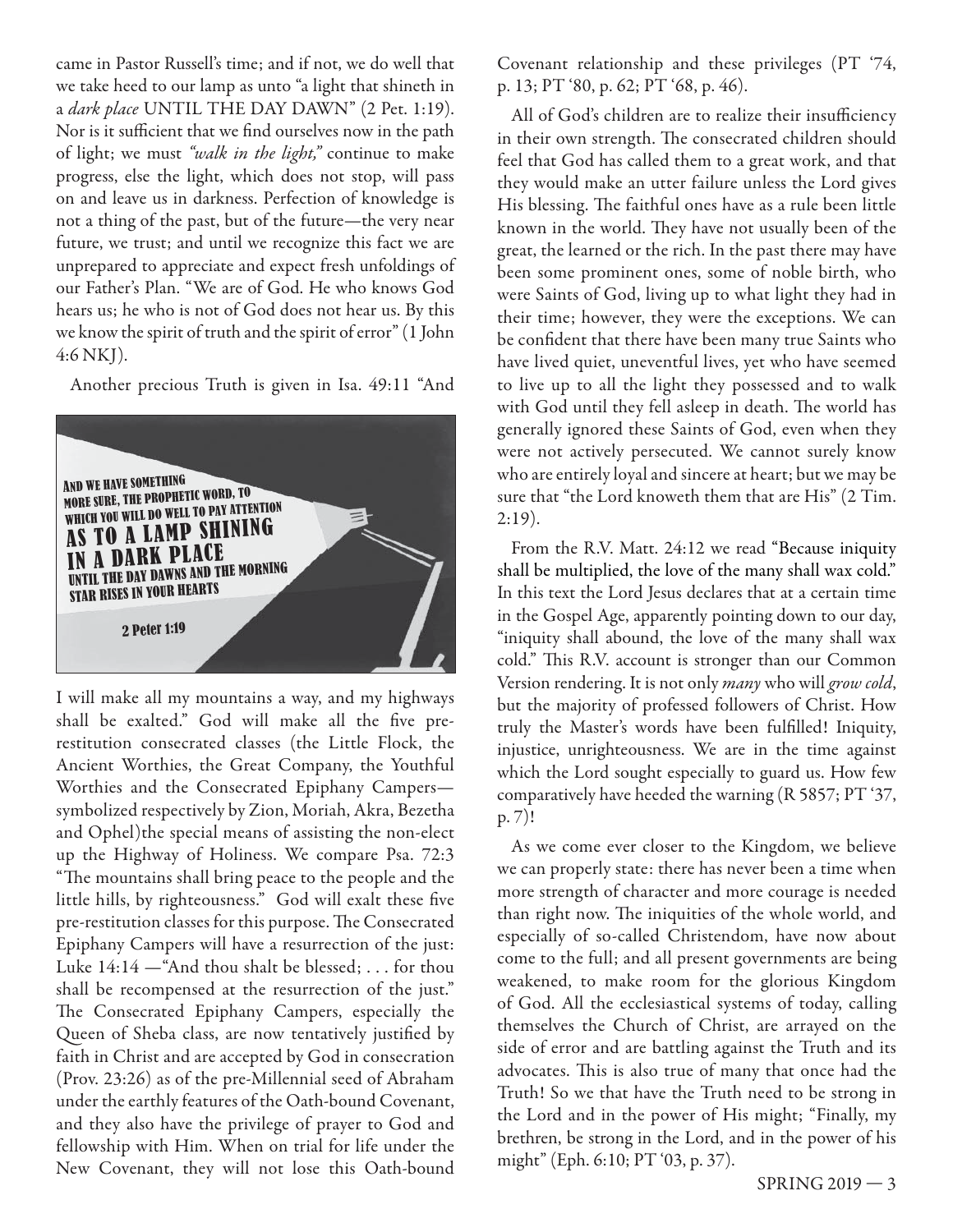Coming down to our day, there is much evidence that the Lord's plan for making ready those that will, as assistant Princes, assist in guiding the restitution class. This class is not a faith, but the unbelief class E 15, p. 542 [for the restitution class is the unbelief class  $E$  11, p. 411]. This work continues in our day. We are not given the number of Youthful Worthies or Consecrated Epiphany Campers needed for that work. This Epiphany movement

understands that the Youthful Worthy leadership role has come to a close, however we remain in harmony with the teachings in PT '72, p. 77, that there could still be some of their members left to finish their respective courses in this life. Bro. Jolly in 1975 commenting on a work of the High Priest while in his sacrificial garments said: And I understand that it will not be until some years yet, because the Youthful Worthies who are sponsored by that blood tentatively, and likewise the Consecrated Epiphany Campers, until the Lord has sufficient of them prepared for their Millennial work, that the blood will not be used for Restitution purposes. So I think it will be for some little time yet.

Many have asked is there a Scripture that identifies Bro. Leon Snyder as our next Executive Trustee and leader of the Lord's people. No, not that we are aware of-The Lord may provide one in due time or He may not—we do not know. What we do know we quote from PT '78, p. 87 "We have every confidence that after the Great Company finishes its earthly course, our Lord will continue His special shepherding care for His people through the Youthful Worthies, and that after the Youthful Worthies have finished their course in this life, He will continue it through the Consecrated Epiphany Campers."

In 1978, when Bro. Jolly wrote this he knew full well that Scriptural evidence ended with antitypical Job's special Helpers and antitypical Solomon's special Assistants. Yet, Bro. Jolly said that the Lord's shepherding care would continue through the Y. W.'s and then the C. E. C.'s until the New Covenant is inaugurated. By analogy, and in harmony with Scriptures, reason and facts, it seems evident that the Divinely chosen leader of the Lord's people to succeed the Youthful Worthy leader, not as leader of the Youthful Worthies, but rather as leader of the Consecrated Epiphany Campers, would be the one who for a considerable time had been serving faithfully as the special helper of the Youthful Worthy leader and would continue faithful to Constructive Advancing Truth as due.



My dear brethren, in PT '54, p. 41, Jehovah through our Lord Jesus and under Him the Divinely appointed leader of the Great Company, Bro. R. G. Jolly set before the brethren in general the Epiphany antitype of the Queen of Sheba coming to Solomon [Bro. Johnson, especially in the Truth writings].The Queen had many perplexing questions and a great desire for Divine wisdom. In this article it was shown that the Queen of Sheba types the

Truth-seeking ones who are post-1954 Epiphany Camp consecrators, and that, if faithful, they will be given an eternal inheritance in the new earth and have the highest standing among the faithful restitutionists [not the nonelect restitution class; but the faithful restitutionists, a faith class being readied at the present time]. The Queen received answers to her pertinent inquiries and petitions as given in 1 Kings 10, in part, "Solomon told her [answered] all her questions . . . and there was no more spirit in her." How clearly this shows that the highest order of the Consecrated Epiphany Campers [The Queen of Sheba class] will have a special eternal inheritance in the earthly phase of the Kingdom. While we are on the subject of Consecrated Epiphany Campers, we can ask: can a Consecrated Epiphany Camper lose his privilege of a resurrection of the Just (Luke 14:14)? Sure! Especially the epiphany enlightened prominent leaders.

The good leaders of the Consecrated Epiphany Campers as under-shepherds are properly in Christian love and very much concerned about these sheep of the Lord and their Christian welfare and promised inheritance; lest these brethren by entering into symbolic marriage, oneness, with the unconsecrated tentatively justified would lose their right to their promised special inheritance as Consecrated Epiphany Campers and fall back into the restitution class in general. Like Esau, they would be selling their precious birthright for a mess of pottage. Bro. Johnson in E 15, p. 542 makes this emphatic statement that the restitution class, is not a faith, but the unbelief class, because the conditions amid which justification will be given them will not be faith-requiring, but belief and obedience requiring conditions—Millennial Mediatorial conditions. The fact that they do not belong to a faith class means that they do not have a faith that trusts where it cannot trace God's dealings. (Gen. 25:31-34; Heb. 12:16, 17; PT '61, pp. 40, 41; PT '77, p. 93).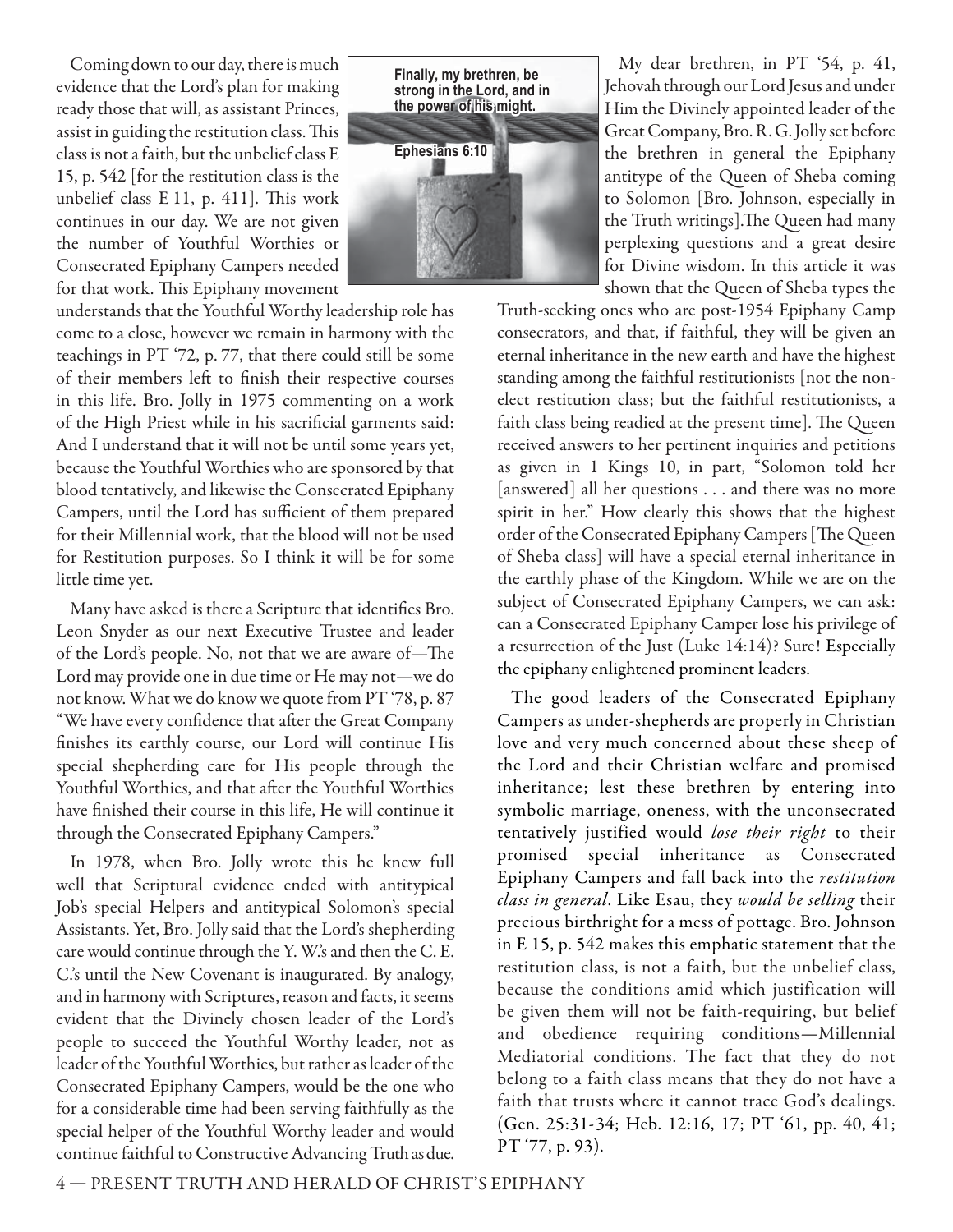We wish to touch on the imputed ransom merit for those that consecrated after 1954. Consecrated Epiphany Campers: Consecrated (heart condition) Epiphany (time period "before restitution begins") Campers (place of residence) all have their standing pictured in the Epiphany Camp. However,

Sometimes God doesn't **change your situation because He wants to change Your Heart.**

**Pure in heart is not perfection of conduct or**  word or thought, but perfections of intentions. **Purity of heart means being well-intentioned. being** 

when the ransom merit of Christ is *applied* on behalf of the world, when "restitution begins," then "there will be neither a tentative nor a vitalized faith justification! The reason being that both of these kinds of justification operate on the basis of the imputed ransom merit, as distinct from the applied ransom merit." When the tentative faith-justification ceases, the tentative works-justification begins, as Bro. Russell taught. (PT '74, p. 12).

We will use for our next consideration Cant. 6:8, 9; Virgins—fresh, unspoiled by human activity. Matt. 5:48 "Ye therefore shall be perfect, as your Heavenly Father is perfect" [see June 29 Manna]. This is what our heavenly Father expects of His virgins! Of the many Bible stories available; we have chosen this one because it shows so clearly how the same Scripture can have a much different message depending on the time and season the Scripture is being studied. The Bible uses the word virgins to represent consecrated people: Rev. 14:4 "These are they which were not defiled with women [corrupt nominal church systems]; for they are virgins [the one true church, not united to the world at all]. These are they which follow the Lamb whithersoever he goeth. These were redeemed from among men, being the firstfruits unto God and to the Lamb." Firstfruits—an elect sample—we need to bring this thought to the table of conversation: after the firstfruits were taken out of the field, the field of grain was not destroyed, but harvested! Let us be certain of this fact—only the chaff was destroyed (PT '72, p. 76; R 33).

Also 2 Cor. 11:2 "For I am jealous over you with godly jealousy: for I have espoused you to one husband that I may present you as a chaste virgin to Christ." Also Psa. 68:11 RV "The Lord giveth the word: The women that publish the tidings are a great host." Concerning the women that publish the tidings Bro. Johnson in E 6, p. 575 stated: The women here are symbolic. They refer to the consecrated, who consist of the Little Flock as one symbolic woman [individually as virgins] Cant. 6:9 "My dove, my undefiled is but one; she is the only one of her mother, she is the choice one of her that bare her. The daughters saw her, [Little Flock] and blessed her; yea, the queens [Great Company] and the concubines [Youthful Worthies] and they praised her."

During the Little Flock's Epiphany sojourn in the flesh there were only two other classes of the Lord's consecrated people the Great Company and the

Youthful Worthies. The Great Company as individuals and as God's daughters came to an understanding of her (daughters saw her: the Little Flock) and spoke highly of her (blessed her), as also did the Great Company groups (queens) as such and the Youthful Worthy groups as such (concubines); and they spoke very highly of her (praised her). 2 Cor. 6:18 "And will be a father unto you, and ye shall be my sons and daughters, saith the Lord Almighty." This was an absolute Truth and acceptable as a pre-1954 application (PT '72, p. 76; E 11, p. 709).

Let us now consider some Constructive Advancing Truth! In Oct. 1954 the Youthful Worthy call ended and then the building up of the Epiphany Tabernacle Camp as distinct from the Court began [Constructive Advancing Truth] (PT '59, p. 56). From that time to this day, another class called, Consecrated Epiphany Campers, is being called and prepared as special assistants to the Ancient and Youthful Worthies in the earthly phase of the Millennial Kingdom. They are the first to consecrate of the *quasi*-elect class, the "fifth order" of the seed of Abraham; a class being harvested under the elective features of the expanded Gospel Age Harvest. In the time since the completed rapture of Christ's Bride, there were still three classes of God's consecrated people pictured in this study—the Great Company, the Youthful Worthies and the Consecrated Epiphany Campers. These seem to be represented in the post-1954 application of Cant. 6:8 by the three groups of women in special relationship with antitypical Solomon—our Lord (E 10, p. 114; E 11, p. 293; E 12, pp. 187-188; PT '58, pp. 91-93; PT '60, pp. 91, 92; PT '65, p. 63; PT '70, p. 58).

The Great Company, who are New Creatures, in the Kingdom's spiritual phase, are, next to the Little Flock, in the closest relationship with antitypical Solomon; therefore they are fitly represented by Solomon's queens, who among these three groups had the closest relationship with Solomon re: our Lord. The Youthful Worthies are in the next closest relationship; therefore they are represented in Solomon's concubines.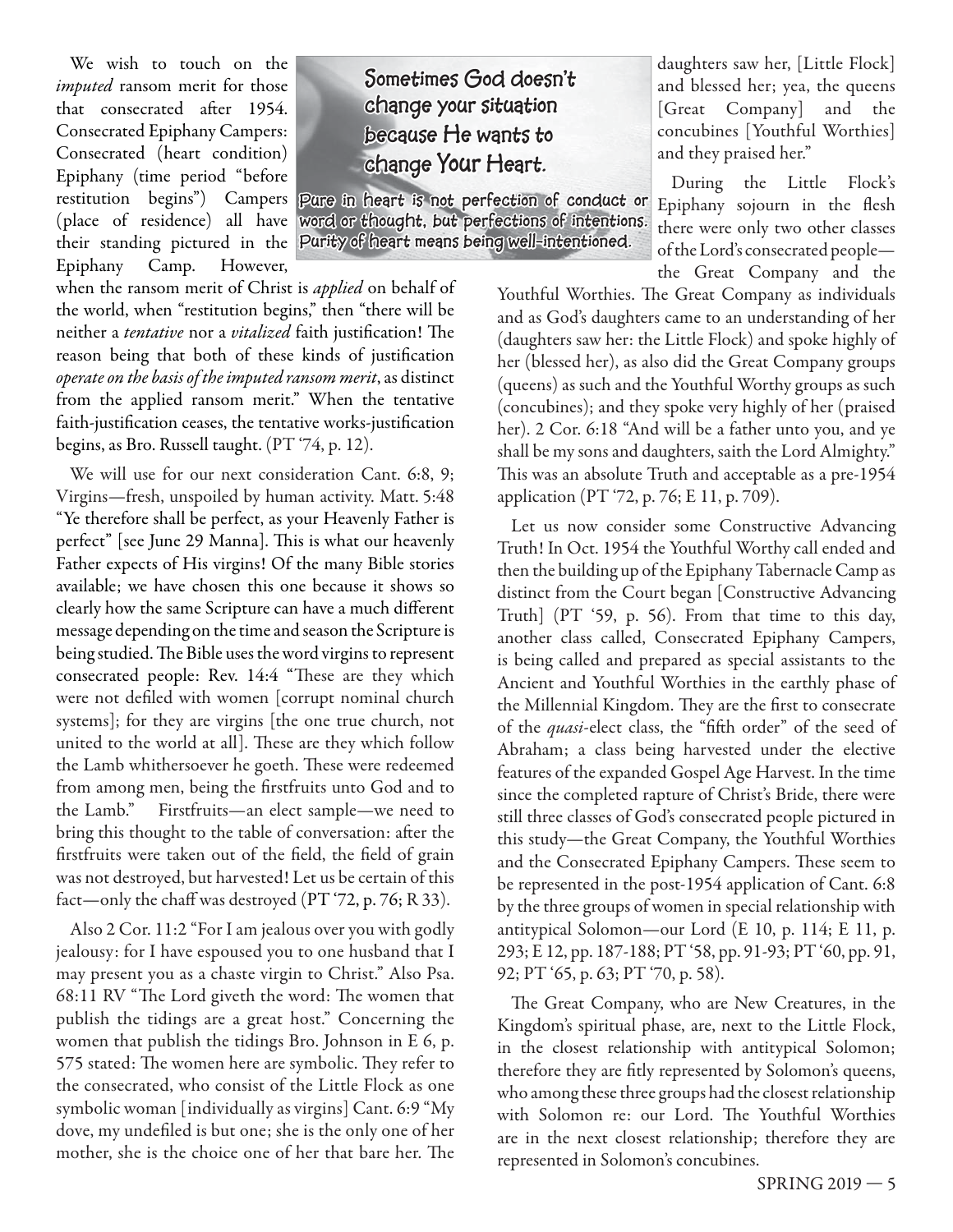The Consecrated Epiphany Campers are in the next closest relationship; therefore [in the post 1954 application] they are well represented in the virgins, who had the next closest relationship to Solomon, though not yet in a connubial relationship. The Consecrated Epiphany Campers like the Great Company and the Youthful Worthies are "without number," for there is no specified number of any of these three classes. We thank and praise God and our Lord Jesus for this and other further unfoldings of related present Truth, so timely for the strengthening of the Consecrated Epiphany Campers [the Virgins] and for the firm establishment of the faith of all of us upon the Word of God.

We thank God for this additional item of Advancing Truth on the Consecrated Epiphany Campers given to His people in dueness of time for the strengthening of their faith as to His provision for this class, the fifth class of His consecrated people. We know that it, like all other parts of Constructive Advancing Truth, will come under special attack by the Adversary. Satan has always opposed the "meat in due season," given by our Lord to supply the needs of His people (PT '70, p. 90).

PT '72, p. 76 the message of Truth says: The progress of the Tabernacle up to this time indicates that the setting of the Tabernacle is indeed progressive, and that we must recognize this element of progressiveness if we would walk in the light of the Advancing Truth (Prov. 4:18), along the lines shown by the Lord through His two star-members in the Laodicean period. If for any reason we are unwilling to follow the light of Truth as it has been progressing, we will surely be left in more or less of darkness.

In the time since the completed rapture of Christ's Bride and The Great Company; there are still two classes of God's consecrated people fulfilling their course in this life—the Youthful Worthies, who to our understanding there are still some here in their members to finish their respective courses in this life and the Consecrated Epiphany Campers.

The Consecrated Epiphany Campers are accepted by God in consecration: "My Son, give me your heart, And let your eyes observe my ways" (Prov. 23:26). The Consecrated Epiphany Campers are of the pre-Millennial seed of Abraham under the earthly features of the Oathbound Covenant, and they also have the privilege of prayer to God and fellowship with Him. When the ransom merit is applied God-ward and they come under tentative works-justification under the New Covenant instead of tentative faith-justification, they will not lose

this wonderful Oath-bound Covenant relationship they have enjoyed as a consecrated child of God (PT '74, p. 13).

Jehovah has, is and will highly honor the loyal Consecrated Epiphany Campers, for they are proving themselves faithful under greater trial than the restitutionists in general will have. They will be privileged to be the special assistants of the Worthies and will be very able helpers to the world of mankind.

E 9, p. 19; PT '35, p. 88 "The Truth as due came to God's people adapted to their varying providential needs, circumstances and experiences; for the Word of God was so framed by God that it is not only adapted to the needs of God's people in general, but it is also adapted to their individual needs amid their varying circumstances and experiences." God arranged His Word so as to be adaptable to the general needs of His people.

We were hungering and thirsting for the Truth, and, having tasted of the good Word of God and received the holy Spirit, we find that with the strength derived, our appetite continues to increase, and we desire more and more of the Bread which came down from heaven, and of the Water of Life.

True, there are changes, adaptations to our time and present conditions. We do not wear turbans nor flowing robes. We do not journey on camels, nor so much afoot, nor in sailing vessels. We use the printing press, the mail, the Internet, the various means of rapid transit, etc. We do most of our evangelizing through the electronic printed page, books, booklets, tracts, magazines, volunteer issues, the bereaved work etc. Yet these are not differences, but adaptations of the same principles to our own time.

We have and will continue to follow Bro. Johnson's statement "Upon Truth already had; the Lord superimposes more Truth." Yes, Constructive Advancing Truth adapted to the need of God's people!

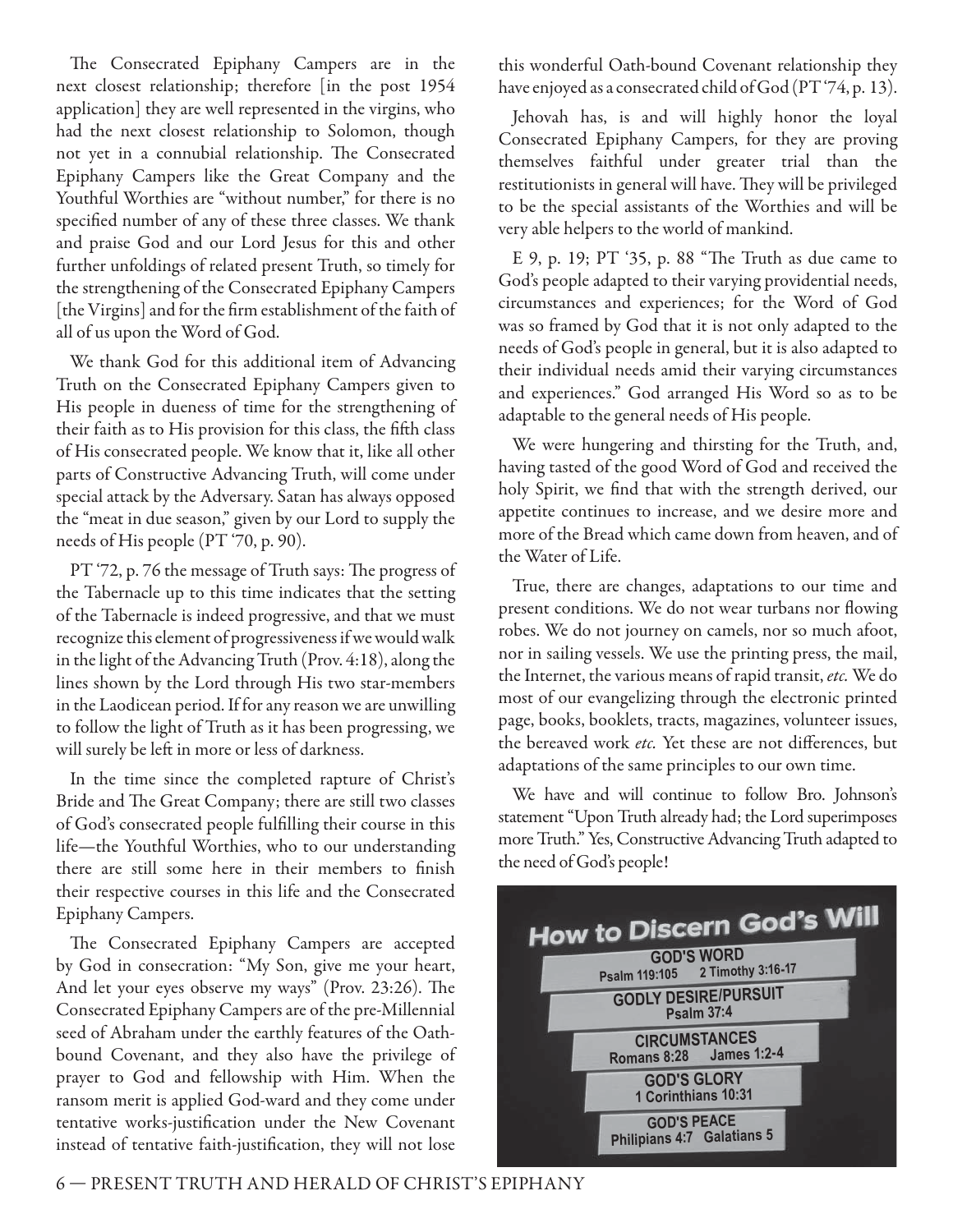### APPLYING THE LITTLE FLOCK PROMISES TO OTHERS—IN PRINCIPLE

God deals with His intelligent creatures along the lines of absolute justice, guided by Love Divine. But while Love can guide Divine Justice, Justice must rule, Justice is the foundation of Your Throne (Psalm 89:14).

The Bible, God's Word, was written for the edification of those desiring a close, personal relationship with God. Through its proper interpretation the Bible's words of life have encouraged many into a desire of giving themselves over to Jehovah for His service. God, in His infinite wisdom, is able to recognize those who are willing to have the hand of God lead them unto justification "No man can come to me, [Jesus] except the Father which hath sent me draw him" (John 6:44). The primary drawing and calling is of the Father up to the time when we accept His grace in Christ and make our consecration. Until the time of restitution we must be drawn first before we can come to Jesus, and then we must come to Jesus before we can have access to the Father (John 14:6).

Prior to the Millennial Reign of Christ all of God's dealings with His intelligent creatures are on the principle of drawing, persuading, constraining, and not of compulsion. During the Gospel Age the Father Himself is the one who draws or persuades to righteousness by His Truth. Our Lord Jesus attributes to Him all the drawing of the present time as shown in John 6:44. The Father's work was to draw or call, and to select from among the called the "Little Flock" whom He accepted with and under Jesus Christ to be partakers of the Divine nature, to constitute His heavenly kingdom, and to bless and draw all the families of the earth, during the Millennium.

Sixty-eight years have passed since the last Little Flock member went beyond the vail and the selection of the pre-Millennial seed of Abraham is still being drawn of God. This fact has brought about a question in many minds: Is there any sense in which prophecies and promises to the Little Flock, such as found in Gen. 49:5, 6; Isa 54:17; Luke 21:15 may apply also to the Lord's servants of other classes? Pastor R. G. Jolly has addressed this question many times. We, at this time, recall some of Bro. Jolly's remarks. There are many Scriptures that apply only to the Little Flock, such

as those promising immortality, the Divine nature, joint-heirship with Christ, a place in the Throne and membership in the Bride, the Royal Priesthood, *etc. but also* [Italics ours] there are many Scriptures that point directly and primarily to the Little Flock, but that have also an indirect and secondary application, as well as an application in principle, to others of the Lord's faithful servants.

Bro. Johnson often used Gen. 49:5 applying *it to others* [Italics ours] than those directly meant. And we [Pastor R. G. Jolly] have done likewise. After exposing and refuting some of the errors, subtle deceptions, gross misrepresentations and falsifications of some of the present-day sifters, we have at times used the same manifestation of disapproval and warning, for we cannot think of a better or more fitting exhortation or warning than this one, which the Little Flock is set forth in the Scriptures as using. The Lord's loyal servants *today* [Italics ours] may, when necessary, use this and similar statements that applied to and were used by the Little Flock in showing their disapproval of evil and manifested evildoers and in warning others against sharing as a council with and uniting with them; for surely the same sentiments of loyalty to truth and righteousness and abhorrence of error and sin that characterized the Little Flock should be found in all the Lord's consecrated people of today (PT '64, p. 62).

Let us consider some thoughts on Isa. 54. The Sarah Covenant is addressed as Jehovah's wife and the mother of His children and the promise of v. 17 definitely applies to "the Lord's servants connected by an oath with His Oath-clad Covenant," including "the faithful of the Old Testament" (E 6, p. 675). How nicely v. 17 is in harmony with Rom. 8:28 "And we know that all things work together for good to them that love God, to them who are the called according to his purpose."

The same principle applies to God's loyal Truth people of today, for God assures us: "So shall my word be that goeth forth out of my mouth: it shall not return unto me void, but it shall accomplish that which I please, and it shall prosper in the thing whereto I sent it" (Isa. 55:11). Those who today stand loyal to the Parousia and Epiphany Truth and "earnestly contend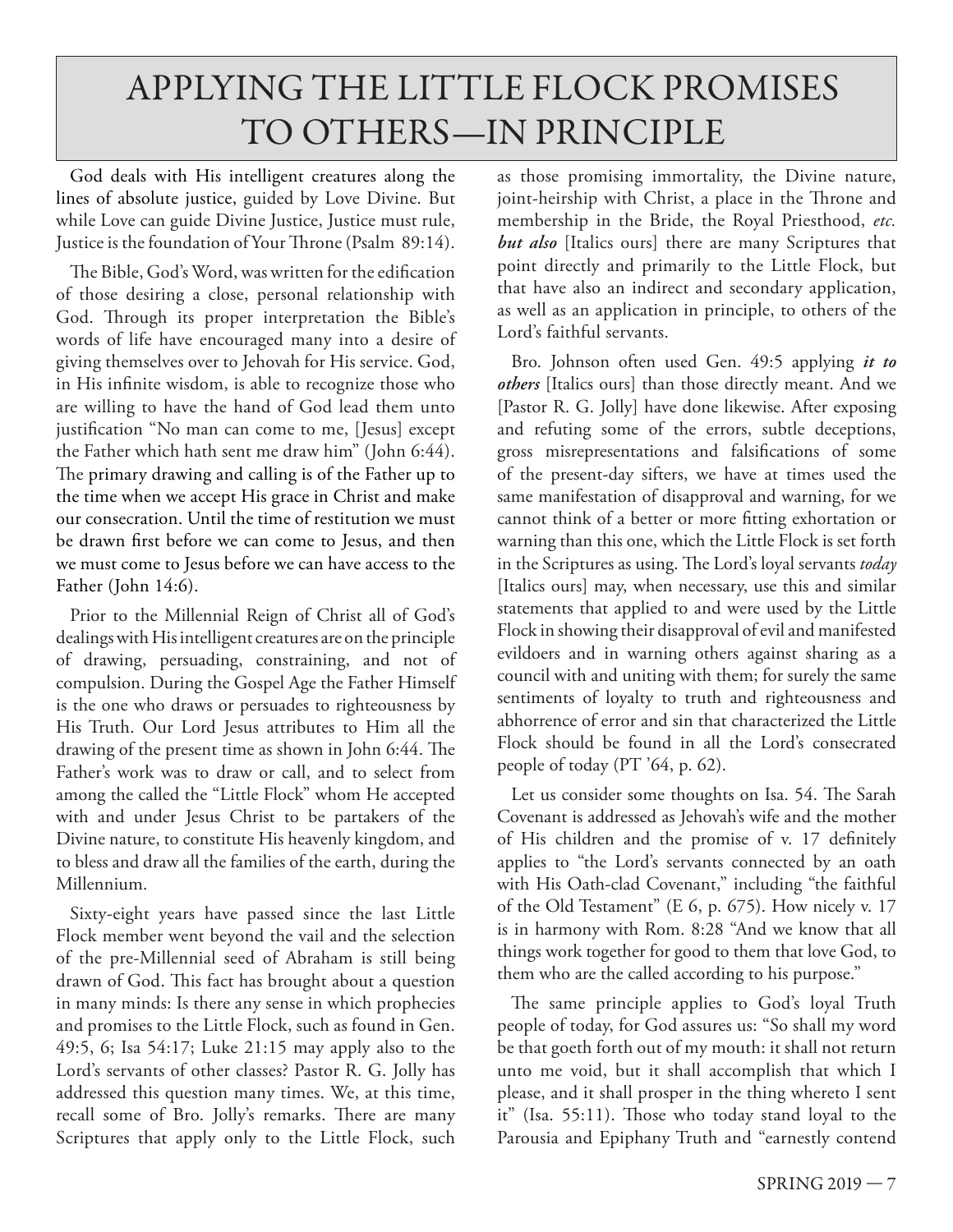for the faith which was once delivered unto the saints" (Jude 3), who "walk in the light of the Lord" (Isa. 2:5), will have the same kind of blessed experience that the Little Flock had during the Gospel Age; for "if God be for us, who can be against us" (Rom. 8:31)?

Bro. Russell comments on Isa. 54:17 as follows: "It is not applicable to one individual

alone, but as declared, it belongs to all the servants of the Lord—every true spiritual Israelite may claim it, rest upon it and rejoice in it and without question it belongs to spiritual Israel—new creatures in Christ Jesus, joint-heirs with Him of the Abrahamic promises as the seed of Abraham" (R 3050).

The promise in Luke  $21:15$  "for I will give you a mouth and wisdom, which all your adversaries shall not be able to withstand or to gainsay" applied to the Little Flock in the highest sense; *but we are not to think* [Italics ours] that others of God's consecrated people are excluded from claiming and having this blessing. We must remember that it is the Truth, "the sword of the Spirit, which is the word of God," that routs all the attacks of the Adversary (Eph. 6:17); "For the word of God is living, and active, and sharper than any two-edged sword, and piercing even to the dividing of soul and spirit, of both joints and marrow, and quick to discern the thoughts and intents of the heart" (Heb.  $4:12$ );-it is not our own wisdom (PT  $'64$ , p 62).

The original thought is: Our Lord recognized this same distinction between natural and true Israelites. When receiving Nathaniel he declared, "Behold, an Israelite indeed" (John 1:47). These two Israel's, of the flesh and of the Spirit, were typified in Isaac and Ishmael, and again, as the Apostle declares, in Jacob and Esau (Rom. 9:8- 13). In each case the inheritor of the promise was the younger brother, as illustrating that Spiritual Israel would be developed after natural Israel, and take its place as heir of the chief blessings mentioned in the Abrahamic Covenant. However, we are to remember that a blessing was granted in each case also to the elder brother, in the types; and so it is in the antitypes, while God has appointed Christ to be the heir of all things, and has called the Church as His Bride, to be His joint-heir in all things, He has nevertheless



See to it that no one misses the grace of God and that no bitter root grows up to cause trouble and defile many. Hebrews 12:15

provided that blessings shall flow from these to the earthly seed, and in turn through the latter to all the families of the earth (Rom. 11:26- 33).

The inspired words of St. James, a very practical man, are addressed to the "brethren" (James 1:2) not to the world. Indeed, the entire Epistle is addressed to the Church. His third chapter is generally acknowledged to be

one of the most profound dissertations known in the world on the power of speech. The bracketed remarks are Progressive Advancing Truth from PT '55, p. 35 [However, there are other consecrated "brethren" who partake of the blessings received through God's holy Spirit, to whom the exhortation of our text would also apply—viz., the Great Company (all of whom as individuals were originally inducted into the Body of Christ), the Youthful Worthies and the Consecrated Epiphany Campers]. Let us consider the astounding statement of our text, and seek to ascertain in what sense it should be understood; resolving that, should we find that in any sense or degree it applies to us individually, we will assuredly quickly respond to the Spirit's teaching, and correct so evil a condition.

Upon Truth already had the Lord superimposes more Truth, adding line upon line, precept upon precept  $(Isa. 28:10, 13)$ . The night-long falling of the manna upon the dew suggests the progressive development of the Truth (Prov. 4:18), ever reminding us of the thought expressed in a hymn. "Still there's more to follow" (E 9, p. 19). Yes, the Truth in its dueness has been and will continue throughout this Age to be the food of God's people until they come to the Kingdom (E 11, p. 323).

Brethren in the Church may advise and counsel, but in so doing they should endeavor always to speak, not according to their own opinions, but according to the Word of God—"As every man hath received the gift, even so minister the same one to another, as good stewards of the manifold grace of God. If any man speak, let him speak as the oracles of God . . . that God in all things may be glorified through Jesus Christ"  $(1$  Pet. 4:10, 11). Their counsel should be of weight with the Church only as it is backed by the Word and Spirit of God, of which all are to judge individually. But when such counsel is founded on the Word of God,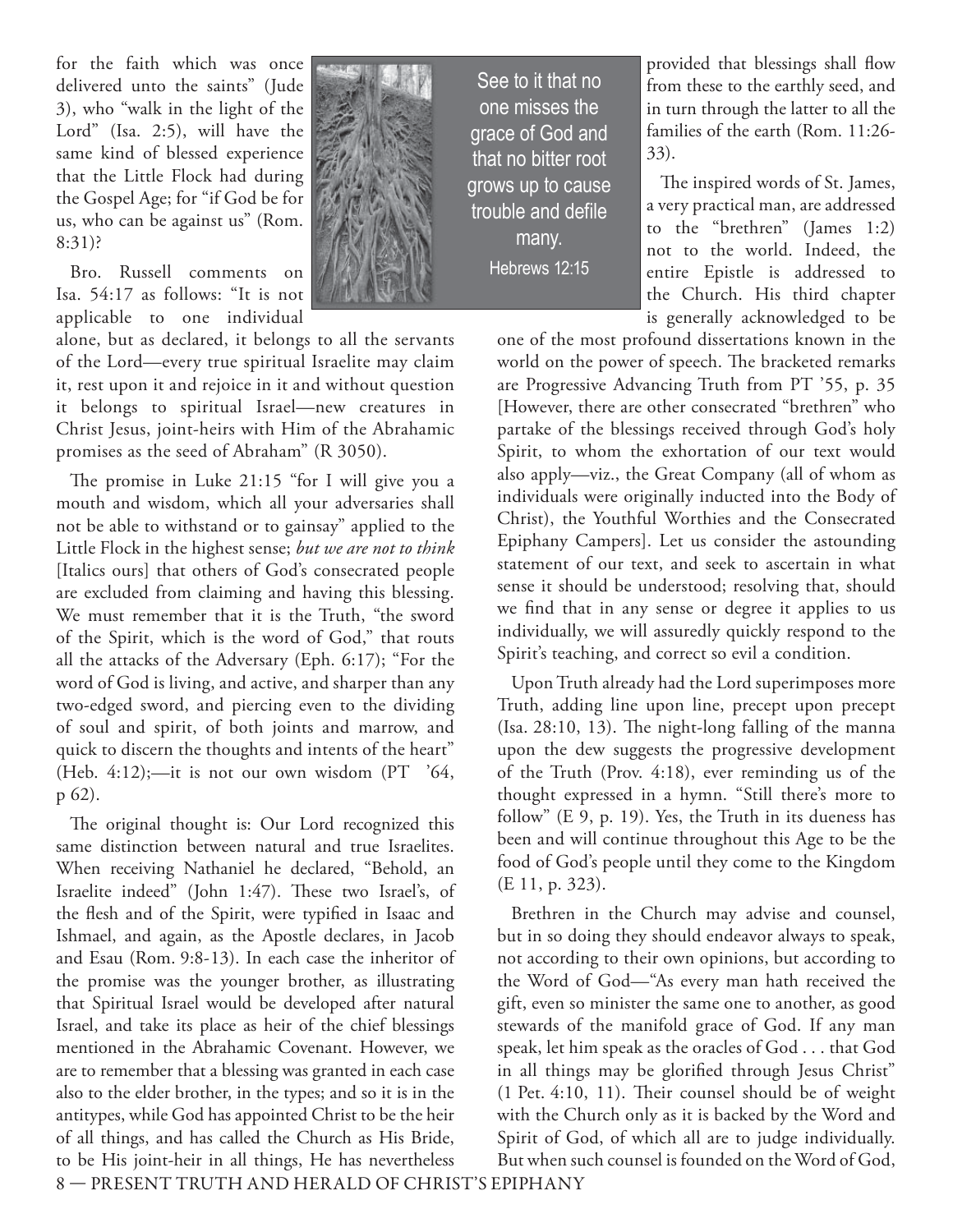calling attention to its precepts and commandments, it should have the careful consideration of all, in the spirit of meekness. And if, in pride of heart, any despise such instruction, through disrespecting or lightly esteeming the human instrumentality which God has chosen for calling attention to it, the opposition is really against the Lord and His way.

It is for this reason that the Apostle Paul urges that we "look diligently lest any man fail of the grace of God; lest any root of bitterness springing up trouble you, and thereby many be defiled" (Heb. 12:15): for the grace (favor) of God comes to the Church mainly through His chosen human instruments. And if any man, through strife or vainglory or from any other motive, seeks to unsettle the confidence of the Lord's people, and to plant a root of bitterness in their hearts against such servants as God has set for the presentation and defense of the Truth, he thereby hinders the grace of God to them, and the result is almost certain to be the defiling of many. Any who pursue such a course are in the Lord's hands for judgment; and, whatever their professings, they will sooner or later be brought to naught, with all who follow their pernicious way (PT '94, p 58).

Can we adopt words of the New Creation to the Great Company? Pastor R. G. Jolly's reply was: All in the Great Company were New Creatures, therefore many words that were given to the Little Flock New Creatures also applied to the Great Company New Creatures. Some things applied only to the Little Flock. How then could we adapt a hymn like "A Little Flock so calls he thee" that obviously applies directly to the Little Flock, can this be in any way applied to the Lord's people now, who are in the Youthful Worthies or Consecrated Epiphany Campers? We must remember that *none* of the Lord's people now are spirit begotten. All the New Creatures, Little Flock and Great Company have finished their course here on earth. But we could say, the Lord's people are few in number compared to the world in general. And we could say, all the Lord's consecrated people on the face of the earth today are small in number compared to the Great Multitude of nominal people. So we could say, yes, we are a little flock and only a few, but not the same Little Flock New Creatures. In principle therefore, many things that applied directly to the Little Flock can also apply to us and be used for our benefit today. Many of the texts, many of the hymns we sing and the poems we read in the Poem Book refer directly to the Little Flock, but we can learn certain wonderful lessons from them. For instance, take the text 2 Pet. 1:4, "there are unto us great and precious promises, that by these we might become partakers of the Divine Nature." How can this verse possibly apply to anyone other than the Little Flock? How can we, who are not of the Little Flock, New Creatures, receive any blessings for ourselves from this verse? We certainly can say "unto us" also, there are great and precious promises and by these we might become partakers of the glory celestial; **and the Consecrated Epiphany Campers can say, we are to fight the good fight of faith unto eternal life on earth; this text can be applied to every one of us! We can now see how many wonderful words spoken directly to the Little Flock apply in principle to all of the Lord's consecrated people** (Oct. 27, 1962 Question meeting).

In Oct. 1954 the Youthful Worthy call ended (E 10, p. 114; PT '58, pp. 91-93; PT '60, pp. 91, 92; PT '65, p. 63; PT '70, p. 58); and then the building up of the Epiphany Tabernacle Camp as distinct from the Court began (PT '59, p. 56). From that time onward, another class, the Consecrated Epiphany Campers, is being called and prepared as special assistants to the Ancient and Youthful Worthies in the earthly phase of the Millennial Kingdom. They are the first to consecrate of the quasi-elect, the "fifth order of the seed of Abraham" (E 11, p. 293; E 12, pp. 185, 188). So in the time since the completed rapture of Christ's Bride, there were still three classes of God's consecrated people fulfilling their course in this life—the Great Company, the Youthful Worthies and the Consecrated Epiphany Campers. These seem to be represented in the post-1954 application of Cant. 6:8 by the three groups of women in special relationship with antitypical Solomon—our Lord. The Great Company was complete on Feb. 15, 1979, the Youthful Worthies are completing their individual Gethsemane experiences, and the Consecrated Epiphany Campers are in the next closest relationship; therefore they are well represented in the virgins, who had the next closest relationship to Solomon, though not yet in a connubial relationship.

Their standing is otherwise pictured by Israelites in the Camp, which is a lesser standing than that of the Great Company and Youthful Worthies, pictured by Levites in the Court. And like the Great Company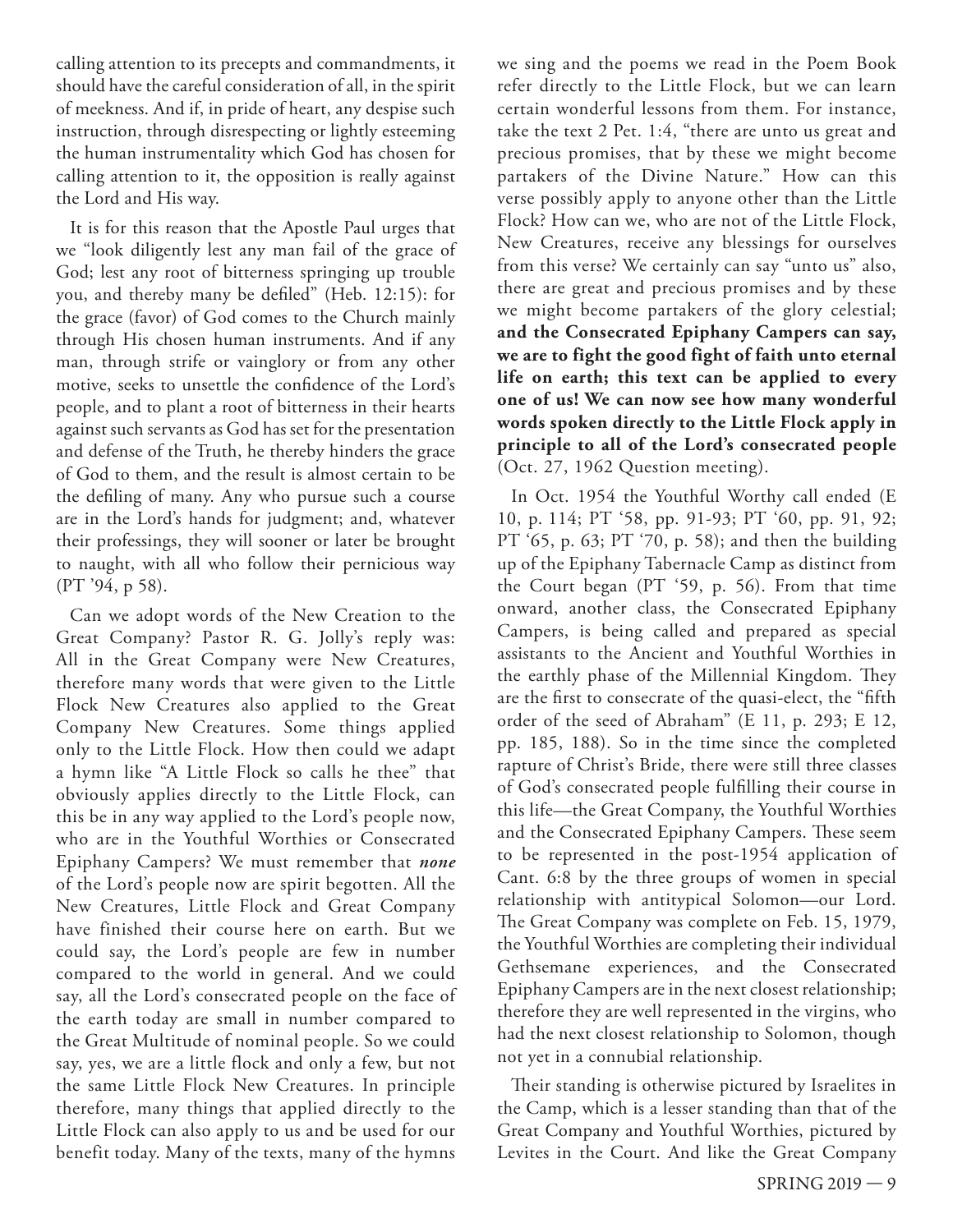and the Youthful Worthies they are "without number," for there is no specified number of any of these three classes. We thank and praise God and our Lord Jesus for this and other further unfoldings of related present Truth, so timely for the strengthening of the Consecrated Epiphany Campers and for the firm establishment of the faith of all of us upon the Word of God (PT '72, p. 76).

The Truths presented by that "faithful and wise servant" (Matt. 24:45) have been and will continue to be the foundation of Truth in its dueness. As he stated in SITS 1, p. 24 "It would not be preaching Truth now to preach a coming flood, but there are other dispensational Truths constantly coming due." Pastor Russell's volumes of Truth literature followed by Pastor Johnson's volumes of Progressive Truth literature defended and edited by Pastor Jolly for the dispensing of Present Truth continues to this very day. Bro. Russell during the Parousia laid the foundations and "did among God's people a work *preparatory* to building that [Epiphany] Camp," we believe it to be God's will that we pursue this work *along the same lines;* for (E 10, p. 672) "the Epiphany Camp, which will consist of *the loyal justified and the converted loyal Jews*. This massive amount of literature will be used as needed *along with adaptations* of Bro. Russell's and Bro. Johnson's writings to fit our current needs, etc. (PT '54, p. 78).



From the book of Jude like practically all other New Testament epistles, this one is directly addressed to the saints (vs. 1-3). Accordingly, the "yourselves" of our text v. 21, are the Little Flock, who are the only ones that have been sanctified by the Father and called into, and preserved in Jesus Christ. Accordingly, the exhortation of our text applies, strictly speaking, to the Little Flock, though in principle it may be applied to the good Youthful Worthies; and after the cleansing of the unclean

Great Company members and Youthful Worthies, it may be applied to them (PT '40 p. 2).

Forty-five years later in PT '85, p. 23 thanks to Constructive Advancing Truth in the Expanded Gospel Age Harvest we have these words expanded "Like practically all other New Testament epistles, this one is directly addressed to the saints ( Jude 1-3). Accordingly, the 'yourselves' of our text does not mean the world, nor all the people of Christendom, nor all the members of any one denomination in Christendom. It is not even addressed to all who profess to be Christians, many of whom are hypocrites, many others of whom have gone no further than tentative justification and still others of whom are Great Company members and 'Those Consecrating Between the Ages.' "

We see how nicely the exhortation of our text applied, strictly speaking, to the Little Flock, though in principle it may be applied to the good Youthful Worthies and Consecrated Epiphany Campers. Each one, in order to be kept, must be fully consecrated and must abide on the Rock.

While it is true that the saints (*holy ones*) in the sense of the Little Flock and also of the Great Company the "tribulation saints" (see, e.g., R 5231, par. 12) have all been gathered, there are still other saints (holy ones, dedicated ones) to be gathered. In a wide sense all those are saints who have made a full consecration to God—including "those consecrating between the Ages"—and are carrying it out faithfully. Therefore the work of developing these, who are the pre-Millennial consecrated seed of Abraham, harvesting or gathering them, is the most important work of God toward His people at this time. We must remember that in our writings, thoughts are given in the restricted sense and in the expanded sense and sometimes this fact is difficult to understand.

 In the 1980 Edition Manna Book Preface by Bro. August Gohlke dated June 15, 1980, he states; "New composition has facilitated the making of some corrections and minor changes, many of them long desired. **Some of these changes make the comments apply more directly to all God's present-day people who are seeking to grow in**  Christlikeness, to be filled more and more with the **holy Spirit.** Texts and comments applying directly only to the Little Flock and Great Company **may be considered as applying in principle to others of God's consecrated people..." It was with this thought in mind that we provided this article**.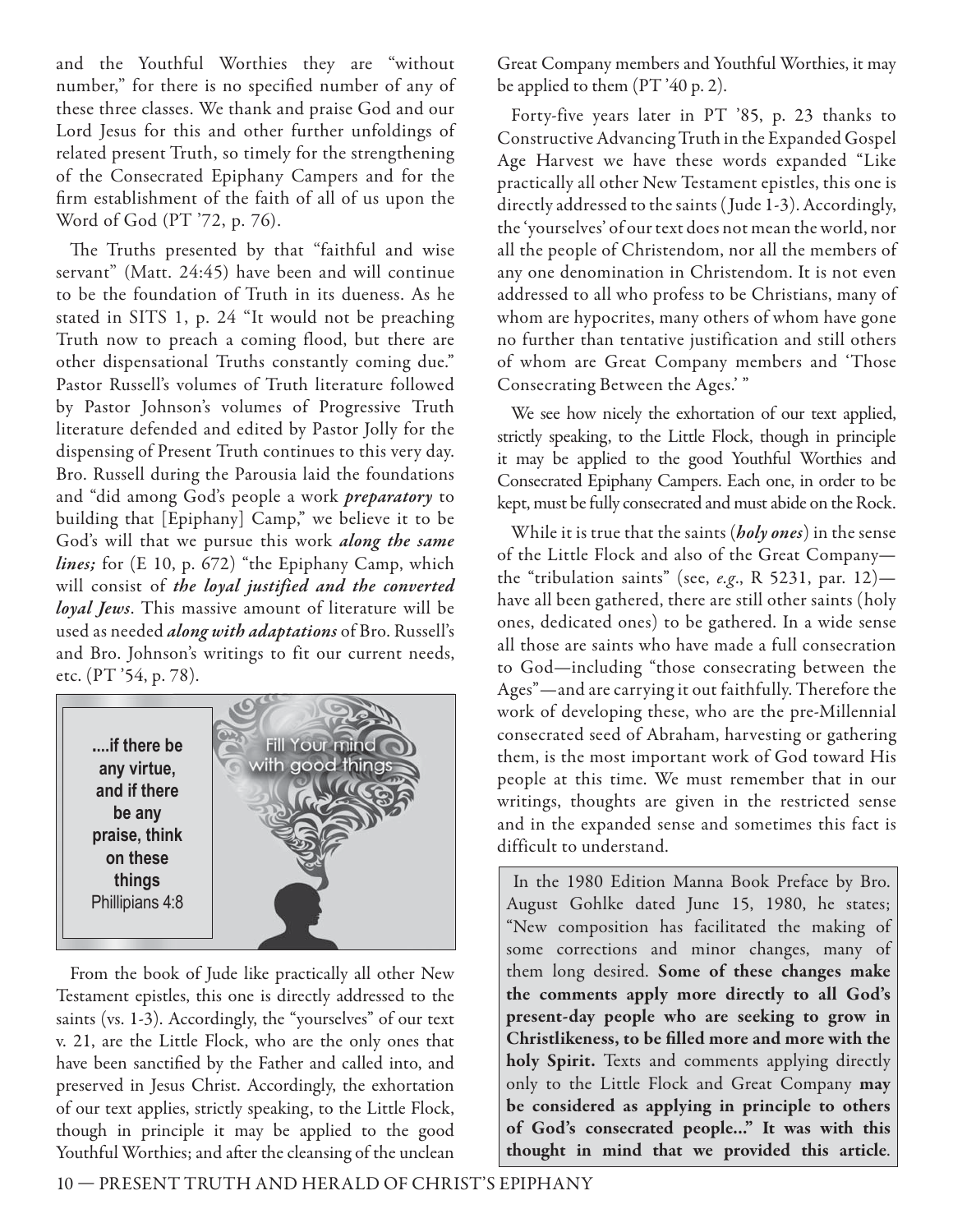### **PROPER AND IMPROPER JUDGING**

*"If we would judge ourselves, we should not be judged. But when we are judged, we are chastened of the Lord, that we should not be condemned with the world*" –1 Cor. 11:31, 32.

In this text the Apostle seems to be saying that if we as Christians would properly criticize, examine and correct ourselves, it would not be necessary for the Lord to take us in hand and give us disciplinary judgments. But if we fail to do this judging of ourselves, then the Heavenly Father must do it; for He has taken us into His family, under His parental care. The object of this chastening would not be to injure us, however, but to prevent our being condemned with the world. We judge ourselves when we criticize our conduct, words, thoughts and motives, and try them by the principles which are found in the Bible—justice, mercy, love and truth—and then seek to correct ourselves where necessary. As our Lord has taught us, if we find that we have done wrong to another, we should leave our gift at the altar, and first go and make apologies to our brother (Matt. 5:23, 24).

| ONLY YOU CAN       |
|--------------------|
| <b>CHANGE YOUR</b> |
| LIFE. NO ONE CAN   |
| DO IT FOR YOU      |

We would be judging ourselves, obligating ourselves to do the right thing. When we have done wrong, it is not enough to say, "Yes, I am wrong; but then, no one is perfect." To do so would

not be to act in harmony with the spirit of our text. That spirit is that if we find ourselves to be in the wrong, then we have a sacred duty to perform, we must make the matter right to the best of our ability. If the wrong has been along the lines of uncharitable thoughts toward anybody, it is not necessary that we go to that person and tell him about the matter. But we should remind ourselves of all the circumstances, and then judge ourselves, give ourselves a good rebuke. We are obligated to give ourselves a good lesson along this line. We would manifest that our heart's intentions are right, and that we are, therefore, right at heart.

On this line of thought the will of God concerning us is that we should judge ourselves. If we find we have injured another with our tongue or in any other way, we should go to that person and make proper apologies, setting matters right. Then we should put a penalty upon ourselves that we shall not easily forget. If the paying of that penalty requires considerable humility, so much the better. But if we neglect to punish ourselves, we would demonstrate that we are not in a proper heart condition; and in that case the best thing that could happen to us would be for the Lord to give us a severe chastisement. This, however, might not come on the same day or week or month as the wrong-doing.

IT IS NOT TALKING OF LOVE **BUT LIVING IN LOVE THAT IS EVERYTHING.** 

But we may be sure that if we fail to do right in a matter, the Lord will take us in hand and give us a trying experience which will teach us the needed lesson. He may permit someone

to do something to us or to say something about us that will show us wherein we have failed to do right. Or He may permit us to come into such a position as will bring upon us some kind of disciplinary suffering. The object of this arrangement—that if we do not judge or criticize ourselves, the Lord will do so—is that we shall not come into condemnation with the world.

During the next Age the world of mankind will be on trial, on judgment (Acts 17:31). If we were of the world, our judgment would come then instead of now. But we are Christ's disciples and not of the world; for the Lord has called us out of it (John 15:19). "Judgment must begin at the house of God" (1 Pet. 4:17).

In our case it may be the same now as it will be with the world in the future; that is, we might be making marks upon our character which must be removed. If this is true, the Lord will discipline us for their removal, unless we come to realize the situation and remove the marks ourselves. Otherwise we would not be fit for the Kingdom. In other words, if we belong to the Lord, we must receive our judgments and punishments now, during the present Age. If we fail to chastise ourselves, then the Lord will do so for our growth in holiness.

SPRING 2019 — 11 "If we" the truly justified child of God that consecrates prior to the Millennial Mediatorial Reign of Christ, while sin is in the ascendancy and remains in a sanctified condition and does this be thoroughly examining, criticizing, chastising, correcting his thoughts, words and actions so that he remains righteous in the sight of God. The first step in correction is to go before the God of justice in prayer to obtain mercy and find grace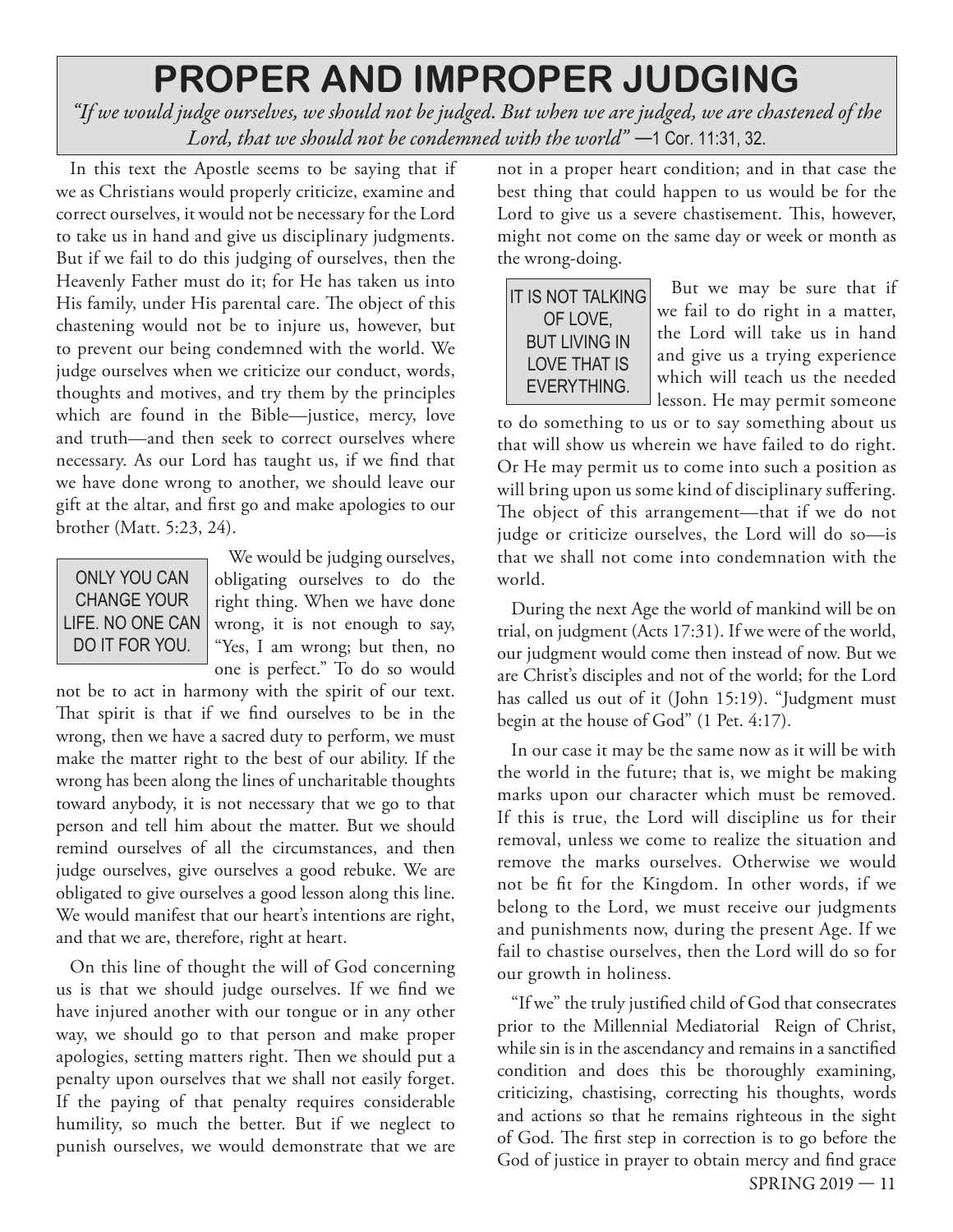to help. We may advance more rapidly in the School of Christ by giving attention to the lessons set before us, comparing ourselves with the Divine standards set for us by Jesus.

"When we are judged" (Greek, krino, judgment or trial) the judgment itself consists of the innumerable encouragements and chastisements, rewards and punishments, corrective in their intention and results. We learn our individual lessons in righteousness largely by the experiences through which our own faults put us. God will not spare the needed punishment because He has separated us from the world to Himself, and is disciplining us for the glorious things which He has in store for the faithful.

#### RUMOR IS A BY-PRODUCT OF AN UNTRUTHFUL CONVERSATION

We very frequently use the words judgment and opinion as synonyms, as expressing the same sentiment. A man's

opinion of a matter is his judgment on the subject. Whether he expresses it to another or keeps it to himself, his judgment is his opinion. There may be times when it would be proper for us to have an opinion, or judgment, that we would not think it wise to express. For instance, our Lord said to His disciples, "I have many things to say unto you, but ye cannot bear them now" (John 16:12). There were certain reasons why He then withheld certain knowledge from them. So it might be with us.

Also, in the Scriptures the word judgment is sometimes used in a special sense, namely, in the sense of condemnation. This judging, however, the Lord forbade His people to do, until the due time. We may say that certain lines of conduct and certain words or acts are, in our judgment, out of accord with the Lord's standards of righteousness. This is our privilege. When a matter is known to be a fact, we ought to have an opinion respecting it. Whoever has no opinion, no judgment, of his own is unstable in character. Every intelligent person should have an opinion upon every subject which comes up for criticism. How much of his opinion he might tell to others or might reserve to himself would be for him to determine, according to his own best judgment.

Another Scripture that has come with much misunderstanding says, "Judge nothing before the time"  $(1$  Cor. 4:5). This does not relate to the judging of ourselves, however, but to our judging of others. We have

this exhortation in 2 Cor. 13:5 "Examine yourselves, whether ye be in the faith; prove your own selves. Know ye not your own selves, how that Jesus Christ is in you, except ye be reprobates?" Yes, we examine ourselves for the witness of chiseling, polishing, pruning and disciplines. We must look at our present condition as compared with our past for any improvement. Let us not, as some have, be no longer acceptable to God; "Be ye reprobates."

| <b>WHERE THESE IS</b> |  |
|-----------------------|--|
| LOVE THERE IS NO      |  |
| QUESTION.             |  |
|                       |  |

It is not for us to judge heart-intentions: however we do honor the words of Matt. 7:20 "Wherefore by their fruits shall we know

them." We should not denounce people and declare them guilty of evil intentions, unless the Scriptures state this of them (2 Tim. 3:1-8). While we might know that certain conduct is wrong or that certain teachings are wrong, yet it is not for us to say that the individual is willingly wrong; for we are not able to read the heart of anyone. God only knows to what extent people are willing sinners, willful wrongdoers. In some cases it may be that they are under delusion, ignorance and superstition. In other cases it may be that their environment gives things a different color from that which we see. At the proper time and as may be convenient, we are to do all in our power to show such people the error of their course; but having done so, we are not to attempt to harm them or to punish them for those things which we esteem to be wrong.

Let us be clear in this matter. It is not our business to set the world in order. This is the Lord's business; and when His due time shall have come, He will correct whatever is out of accord with justice. Meantime, we are not to attempt the correction of the inequities of our day. It is however our duty to distinguish between right and wrong, to feel a righteous indignation, when we see things that are contrary to the principles of righteousness. We must school ourselves to notice the various unjust acts about us, or we would soon be unable to appreciate the difference between right and wrong.

Yet even here we should be continually on guard lest we give way to the weakness of our own flesh; for in common with the fallen race of Adam, the Lord's people have inherited certain propensities which are out of accord with the Spirit of the Lord. Amongst these is the disposition to get angry and to manifest that anger in some outward expression—perhaps in speaking evil against the person against whom we have been incensed,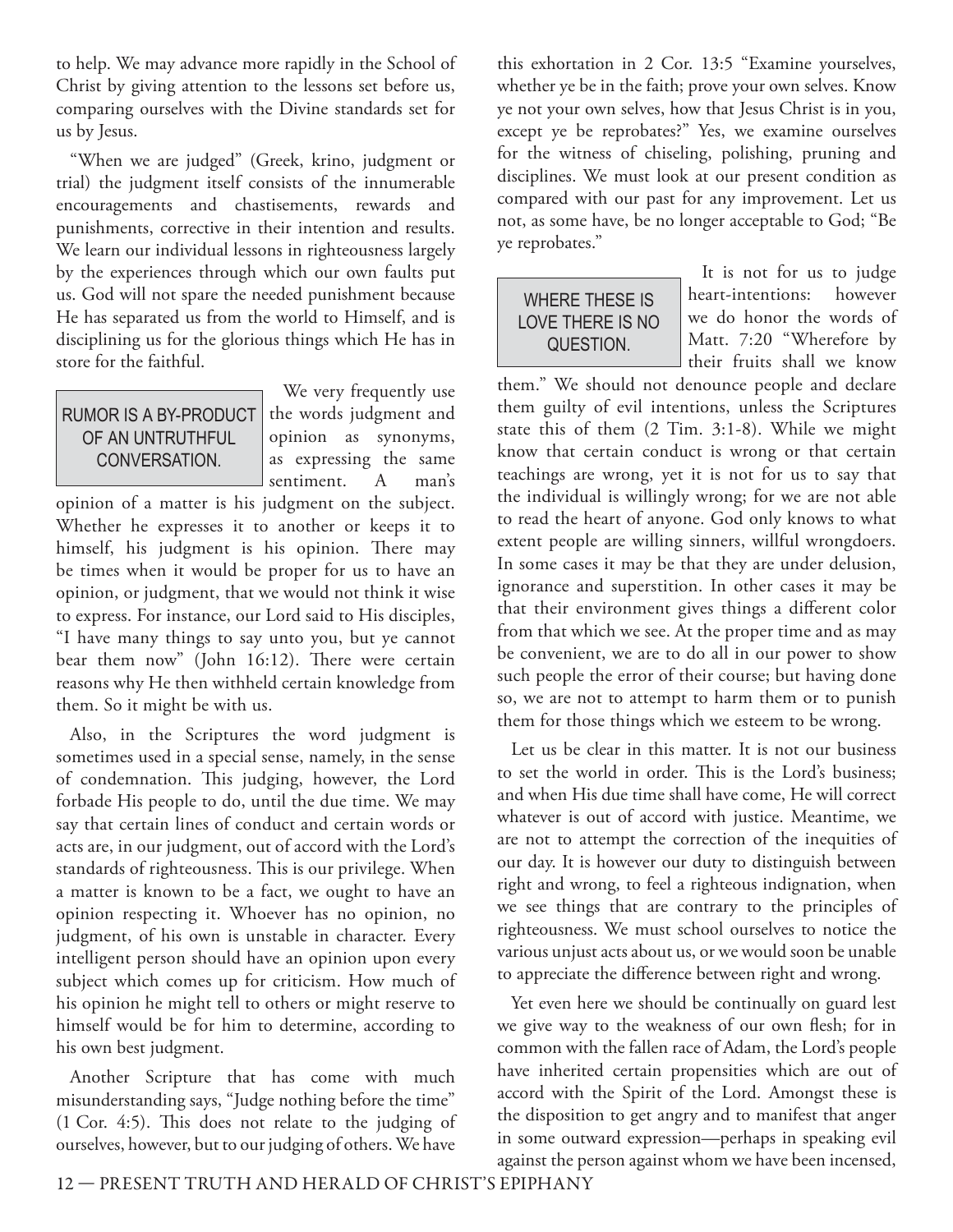perhaps in entertaining a spirit of malice which seeks for revenge. Anything appertaining to such a disposition should be put away. We are not competent to judge the degree of guilt in the person who did the wrong, and therefore the Lord instructs us to judge nothing before the time. Having stated this the Lord's people should always have indignation toward everything unrighteous, unjust, impure, unholy. In our observation of others we should note such things, in order to be able to correct them in ourselves. The more we do this, the more we shall be opposed to these things which make for unrighteousness, and the more sympathy we shall feel toward our fellow creatures.

#### **YOUR GREAT HAPPINESS IS BASED** ON THE WARMTH OF YOUR HEART.

It is our responsibility to make a clean-cut division between ourselves and all the unclean, the impure in heart that this separation is to be

so marked that none can mistake our obedience and loyalty to the Lord and His Truth. As for the enemies of God we are to "avoid them"—to have no part or lot with them (Rom. 16:17; 2 Tim. 3:5). When we are brought face to face with the alternative of making a definite choice between the Lord and His Truth, on the one hand, and the enemies of the Lord—whether open or covert—and their errors, on the other; the command is, "Choose you this day whom ye will serve." There is no neutral ground; and no half-way compliance can realize the blessed promise "And I will receive you," etc. It is therefore all in vain that some testify of their love for God and Christ while they keep company with Their opponents. Their actions speak louder than their words. It is in vain also that they urge the plea of charity when God says, "Be ye separate . . . and touch not the unclean." In the proper judging of ourselves we listen to the words of the Apostle in 2 Tim. 2:16, "Shun profane and vain babblings: for they will increase unto more ungodliness." Oh, the Truth writings speak these words of misrepresenting Messengers "a reviler, a trickster, a wrester and twister of the Scriptures."

We have until now presented some very strong words for our lesson on proper and improper judging, so we now bring Love into the equation and how it prohibits improper judging! Reverting to what the Scriptures say of the people of God, we may not judge in the sense of determining the degree of guilt resting upon evildoers. Love always hopes for the best, and it is not given to evil-surmising, evil-speaking or to an expression of evil judgment. Love ever seeks to think no evil, but rather

to think something favorable, kind, rather to put away anything in the way of bias, prejudice. Love is given rather to suppose that the individual whose doings are under criticism did not discern the right, did not see it clearly, or for some other reason was led into error. Only when the Bible shows or a confession is made that individuals or classes act from wrong motives, will love conclude that their hearts are wrong.

#### **WALK BEAUTIFULLY TALK BEAUTIFULLY LIVE BEAUTIFULLY**

The Master said, "By their fruits ye shall know them" (Matt. 7:15-20). This means that we are to notice the fruitage of life in

others—in the brethren and in our neighbors. In our own minds we are to judge and disapprove of what is evil. We should continually judge whether various acts and words are right or wrong. Every day we see and hear many things in life which would not be pleasing to the Lord. Therefore we can exercise our judgment in respect to these things and get the lesson out of them. This would not mean that we would judge—condemn—the people who do and say reprehensible things. It would be highly improper for us to relegate them, e.g., to the Second Death. Only when the Lord clearly manifests such a sentence may we as mouthpieces of His announce it. While we may appreciate our Lord's statement that a good tree will bring forth good fruit, and while we may see that there is something wrong in the conduct of another, yet we may not forget that we are not competent to judge as to what degree of punishment his wrong conduct would deserve. This the Lord alone can now properly do, though in some cases He wills that we announce His (Jehovah) decision. Therefore we might make a great mistake in endeavoring to judge others and to decide what punishment they should receive.

The Scriptures declare that there will be a time when judgments will come upon all those who do wrong. Until that time comes, we are not to judge others either in our minds or in our words. All that we may be able to do, apart from the Lord's dispensational manifestations (1 Cor. 4:5), is to judge of conduct whether it is proper or improper; but we should keep our conclusions to ourselves and not express them to others, unless this becomes necessary to protect the innocent (Acts 23:16-22). "The only exception to this rule, 'Speak evil of no man,' would come in where we might know of an absolute necessity for making known an evil where the relating of the evil would be contrary to our heart's wishes, and only mentioned because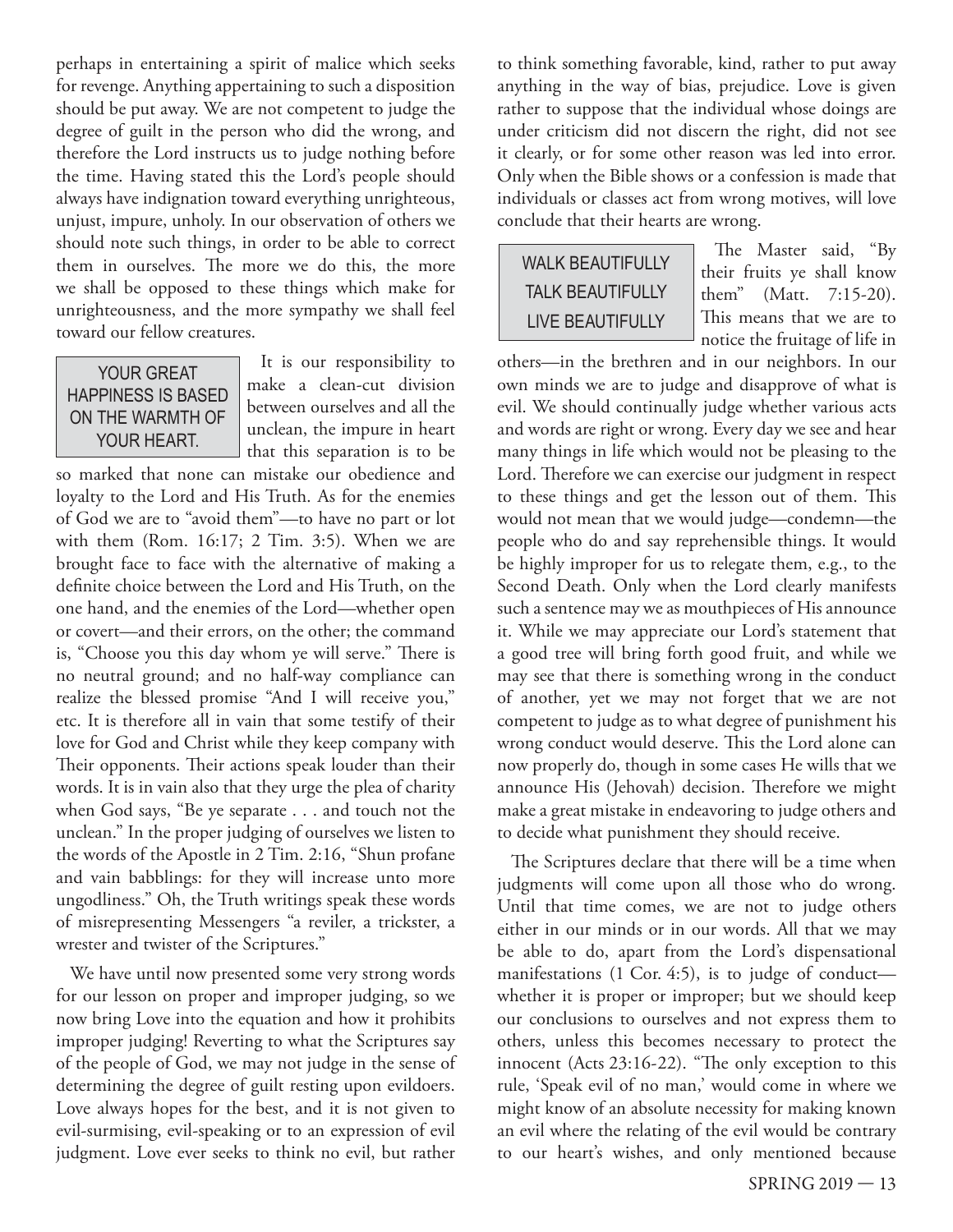of necessity, because of love for others who, if not informed, might be injured" (Manna July 14). If we are to go through life telling what we think of this one and of that one, we shall certainly have a hard time of it. Let us, therefore, recognize the fact that we cannot judge the heart of anyone, just as no human being can know our hearts as well as we know them ourselves.

#### PEOPLE LEARN **LITTLE FROM** SUCCESS. **BUT MUCH FROM FAILURE.**

Dear Brethren, even in judging ourselves we should use a certain amount of leniency, as the Apostle suggests (1 Cor. 4:3, 4). His thought seems to be

that when we come to recognize how high the Divine standard is, we might be too apt to judge ourselves with undue severity, and not to take into account the fact that all the Adamic race have been "shapen in iniquity" (Gen. 3:20; Psa. 51:5). Instead of condemning ourselves too harshly, we should rather think: "I feel greatly condemned for what I have done; and while I cannot make any good excuse for myself, I hope that God will be able to make some allowance for me in this matter. Perhaps He will see some extenuating circumstances which I do not see." So, as the Apostle suggests, Justice first—then Love.

Those who have the organ of self-esteem small and that of conscientiousness large are prone to see clearly all their imperfections and to suffer much from selfcondemnation. Such persons should endeavor to see matters as they really are and to judge themselves justly. In fact, all judgment should be just; for justice is the very foundation of the Divine throne. Therefore we should endeavor to be just in our judgments to the very best of our ability. All of the Lord's people will find it profitable to ascertain their own gains and losses in character development, and to perceive how, when and where these experiences came to them in the constant battle with the world, the flesh and the Adversary. Let them note the weaknesses and filthiness of their own fallen flesh, and seek to cleanse themselves of these blemishes, in order that more and more the new mind will be given full control, and that every thought will be brought into captivity to the will of God in Christ.

Jehovah under the expanded harvest features of the Gospel Age continues to call the faithful children of God who will be given a share in the Kingdom, in which mankind will be judged. Moreover, God is now seeking

to develop in our hearts and lives, in our characters, those principles of righteousness which He desires, and which will be preparatory to the future work of assisting The Christ in instruction, testing, correction, sentencing and blessing mankind. Therefore, unless we are just in our very hearts, unless we appreciate the principles of righteousness and rejoice to practice them, we shall not be fit for the Kingdom. We should not be unjust even to an animal. Every creature has its rights; and we should give to all their rights, leaving the results with God. So doing, we shall be preparing our own minds and hearts for the glorious conditions in reservation for those who love God supremely.

**WITHOUT REALIZING** WHO YOU ARE. **HAPPINESS CANNOT** COME TO YOU.

A position in the Kingdom will not be given to anyone on the basis of mercy or favor. God shows mercy in connection with the weaknesses and blemishes

against which we are striving; but He will not permit anyone to enter the Kingdom whose character is not suitable for that high position. Those whom He approves for the Kingdom must represent the principles of righteousness, and must know how to apply these principles now. Whoever is not disposed to justice to such an extent as to be willing to suffer loss rather than to be unjust will not have a share in the Messianic Kingdom! In the time of the resurrection awakening, the faithful among the Consecrated Epiphany Campers will be privileged to take part in the "resurrection of the just," though they will not take part in the "resurrection of life," which includes only the four elect classes, nor the "better resurrection," in which the Worthies will take part. The Consecrated Epiphany Campers will probably become the first completed class under the Worthies to take their Millennial place and service, under the New Covenant. Because of the progress that they have made in this life, it will likely not take long for them individually to go up the Highway of Holiness and attain perfection of faculties (PT 2002 p. 44).

Let us ever remember that if we are true, loyal children of God, all our unwilling blemishes are covered by the Robe of our Redeemer's righteousness. And that if we are doing our best in this great matter of judging, criticizing, ourselves with a view to improvement of character, and are dealing with all others along the line of the Golden Rule, we are demonstrating to the Heavenly Father that we appreciate highly the principle which is the foundation of His government. If, moreover, we build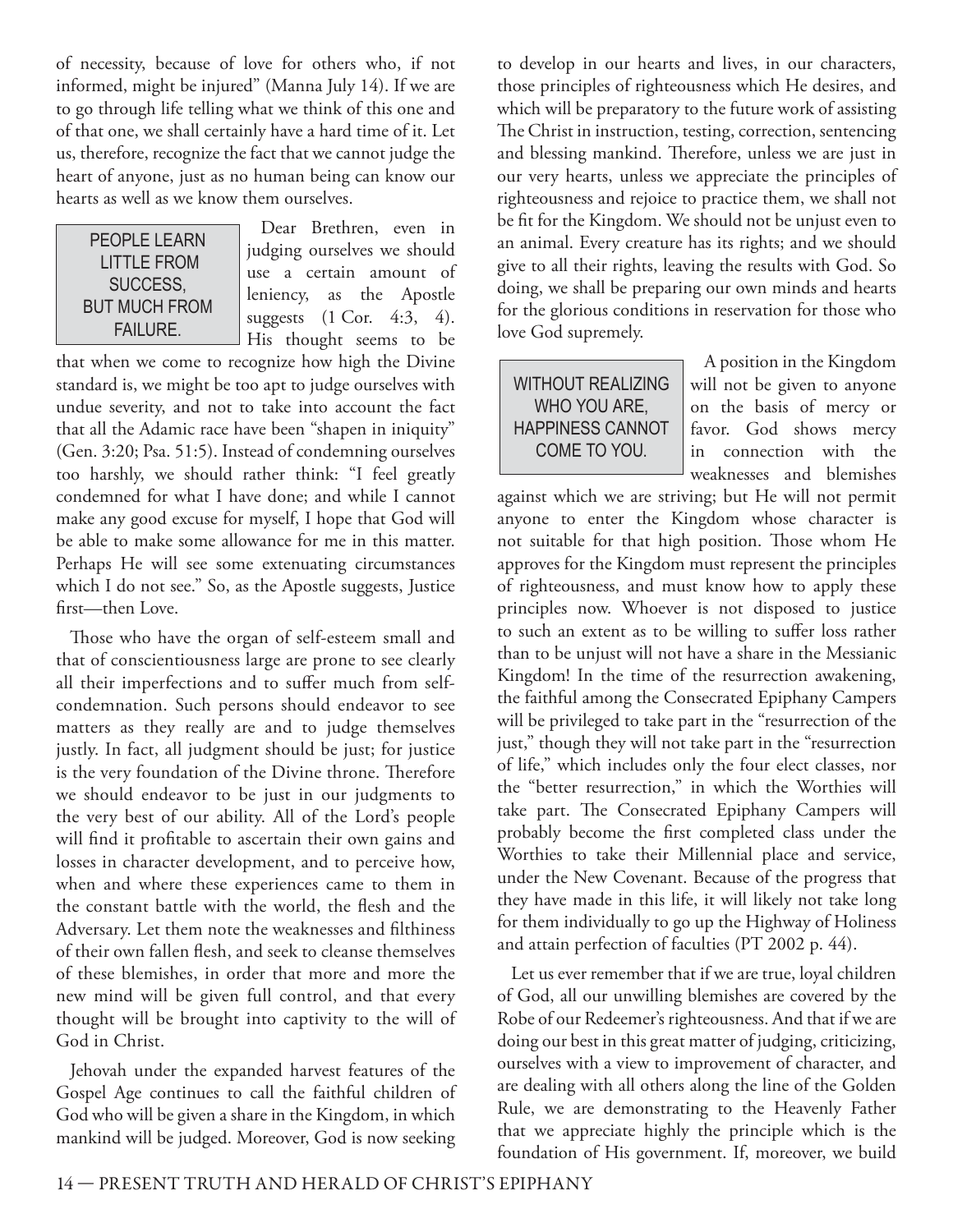upon this sure foundation a superstructure of love, we shall be blessed and made ready for the Kingdom of His dear Son, our Lord Jesus Christ.

The thought given in 2 Cor. 13:5 "examine yourself. . . prove your own selves" carries the thought that it is possible to undermine our character, in this life, that it cannot be repaired! The C.E.C.'s, antitypical Nethinim, are regarded, or considered by God as beforehand "bringing" or presenting offerings to the World's High Priest at the Gate of the Court, though this type does not really enter into fulfilment until the Mediatorial Reign begins and all the antitypical Israelites bring their offerings. The C.E.C.'s, being justified by faith (and consecrated also), will share in the resurrection of the just, but not in "the better resurrection," which is only for the Worthies (PT '73, pp. 60, 61). Neither class of Between-the-Ages consecrators (Y.W.'s or C.E.C.'s) are in danger of the Second Death at the end of this life, though by persistently sinning willfully they can undermine their characters to such an extent that they will become Second Deathers Millennially or post-Millennially, after the Kingdom is set up. Matt. 23:33 reads "Serpents, Progeny of Vipers! How can you escape the JUDGEMENT of the GEHENNA." (Diaglott) PT 1980, p. 62.

At most we may now announce such judgment as the Lord manifests that He has made. By and by the One True Church is to judge the world, but not now. The Lord's consecrated people should always have indignation toward everything unrighteous, unjust, impure, unholy. In our observation of others we should note such things, in order to be able to correct them in ourselves. The Lord's people should closely distinguish between right and wrong when doing the Lord's business. The more we do this, the more we shall be opposed to these things which make for unrighteousness, and the more sympathy we shall feel toward our fellow creatures. We should feel sympathetic toward the whole groaning creation in their bondage of sin, injustice, iniquity. In doing so we shall be rightly exercised by the feeling of righteous indignation against whatever is out of accord with the principles of righteousness.

Very few have been awake to the importance of the Golden Rule. Very few have been careful to practice it in all the details of daily life. Let us remember that there is comparatively little time left for character-building, that even now the Great Judge is at the door, and that the final testings are very near. If we hope to be of the Kingdom

class we must make haste. This is a very solemn thought. Therefore we should take the pains to learn and practice what God requires of those who are to be given a share in the Messianic Kingdom, in order that we may make our calling and election sure. "Let this mind be in you, which was also in Christ Jesus" (Phil. 2:5).

#### **DETOUR**

Have you heard of Gossiptown on the shore of Falsehood Bay, where old Dame Rumor with rustling gown is going the livelong day?

It isn't far to Gossiptown for people who want to go; the Idleness train will take you down in just an hour or so.

The Thoughtless road is a popular route, and most people start that way; but its steep down grade, if you don't look out, will land you in Falsehood Bay.

You glide through the valley of Vicious Folk, into the tunnel of Hate, and after crossing the Add-to-Bridge, you walk right to the city gate.

The principal street is called "They-Say," and "I've Heard" is the public well, and the breezes that blow from Falsehood Bay are laden with "Don't-You-Tell."

In the midst of the town is Tell-Tale Park. You're never quite safe while there, for its owner is Madam Suspicious Remark who lives on the street Don't Care.

Just back of the park is Slander's Row, and there it was Good Name died, pierced by a dart from jealousy's bow in the hands of Envious Pride.

From Gossiptown, peace long since has fled, but Trouble and Grief and Woe and Sorrow you'll meet instead, if ever you chance to go.

Tis a dangerous road that leads down there, and beyond is the Hill of Regret you must finally climb to free yourself, and gain your self-respect.

Though tears be spilled as you ascend, though forgiveness may be won, alas! you never quite can mend the damage you have done.